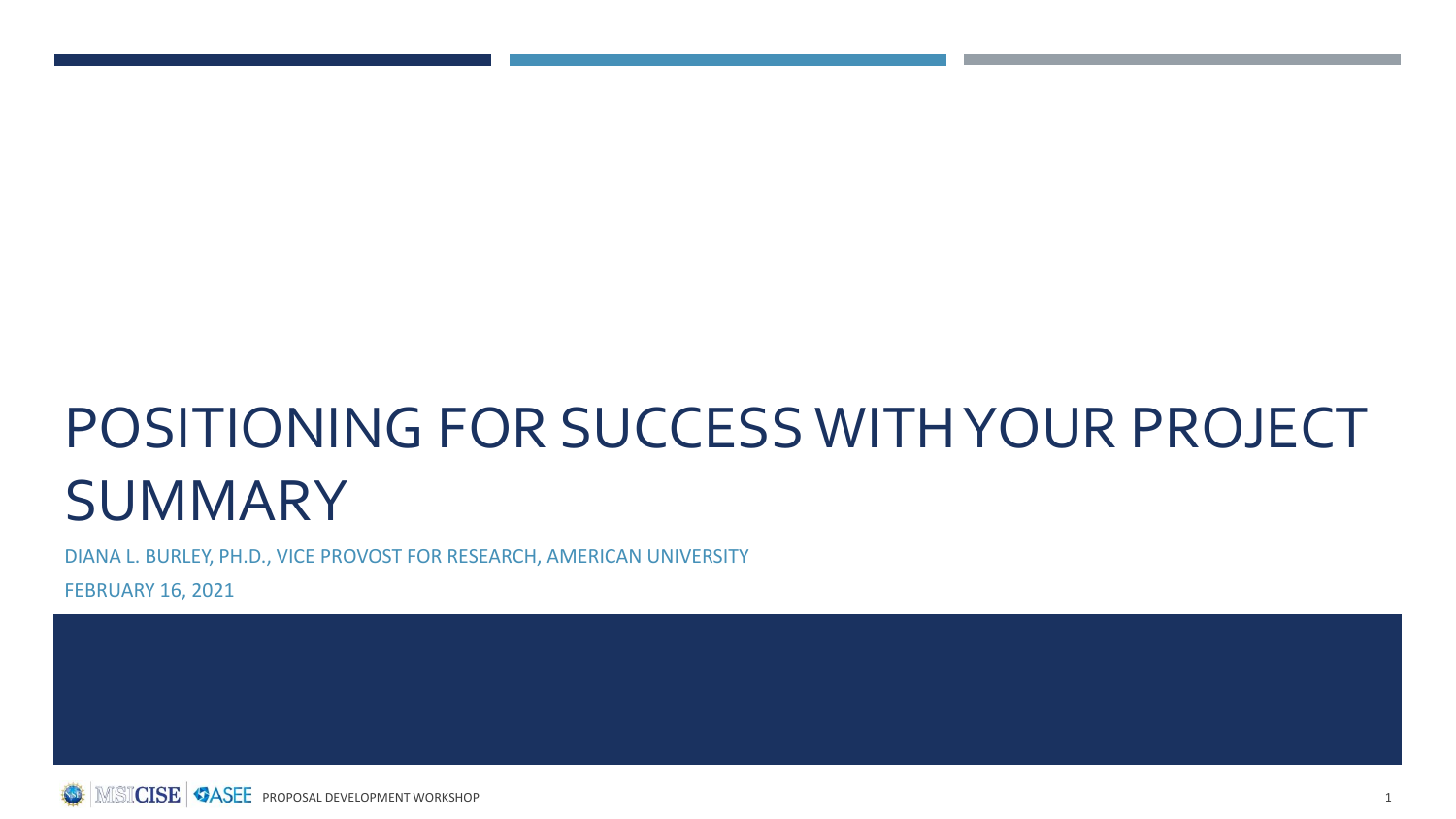## **DISCUSSION** AGENDA

Positioning through Storytelling **Elements of the** Proposal Summary **Preparing your Summary** 

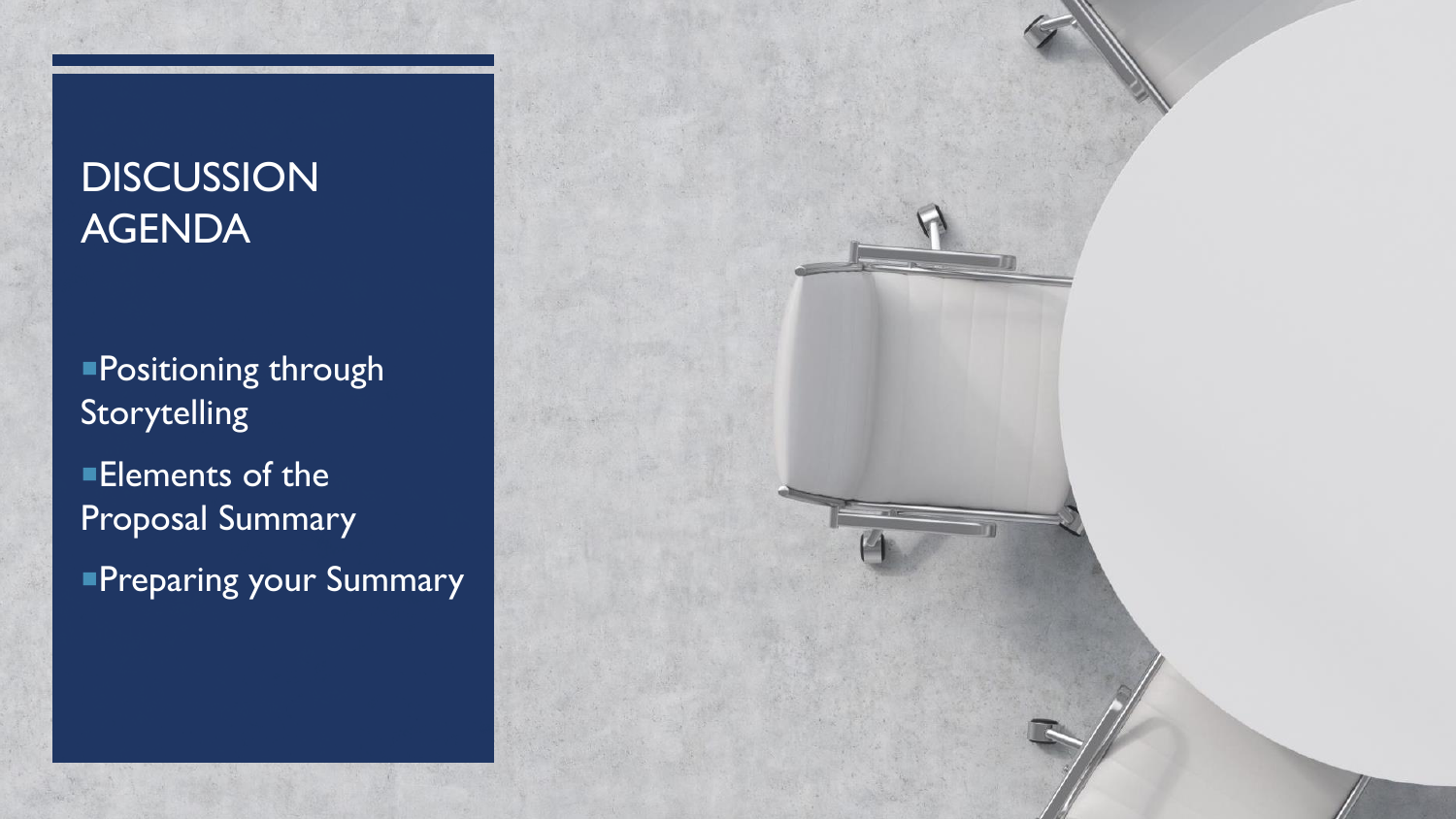**THE MOST DIFFICULT PART OF POSITIONING IS SELECTING THAT ONE SPECIFIC CONCEPT TO HANG YOUR HAT ON. YET YOU MUST, IF YOU WANT TO CUT THROUGH THE PROSPECT'S WALL OF INDIFFERENCE."**

**AL RIES, [POSITIONING: THE BATTLE FOR YOUR MIND](https://www.goodreads.com/work/quotes/746122)**

 $\mathbf{u}$ 

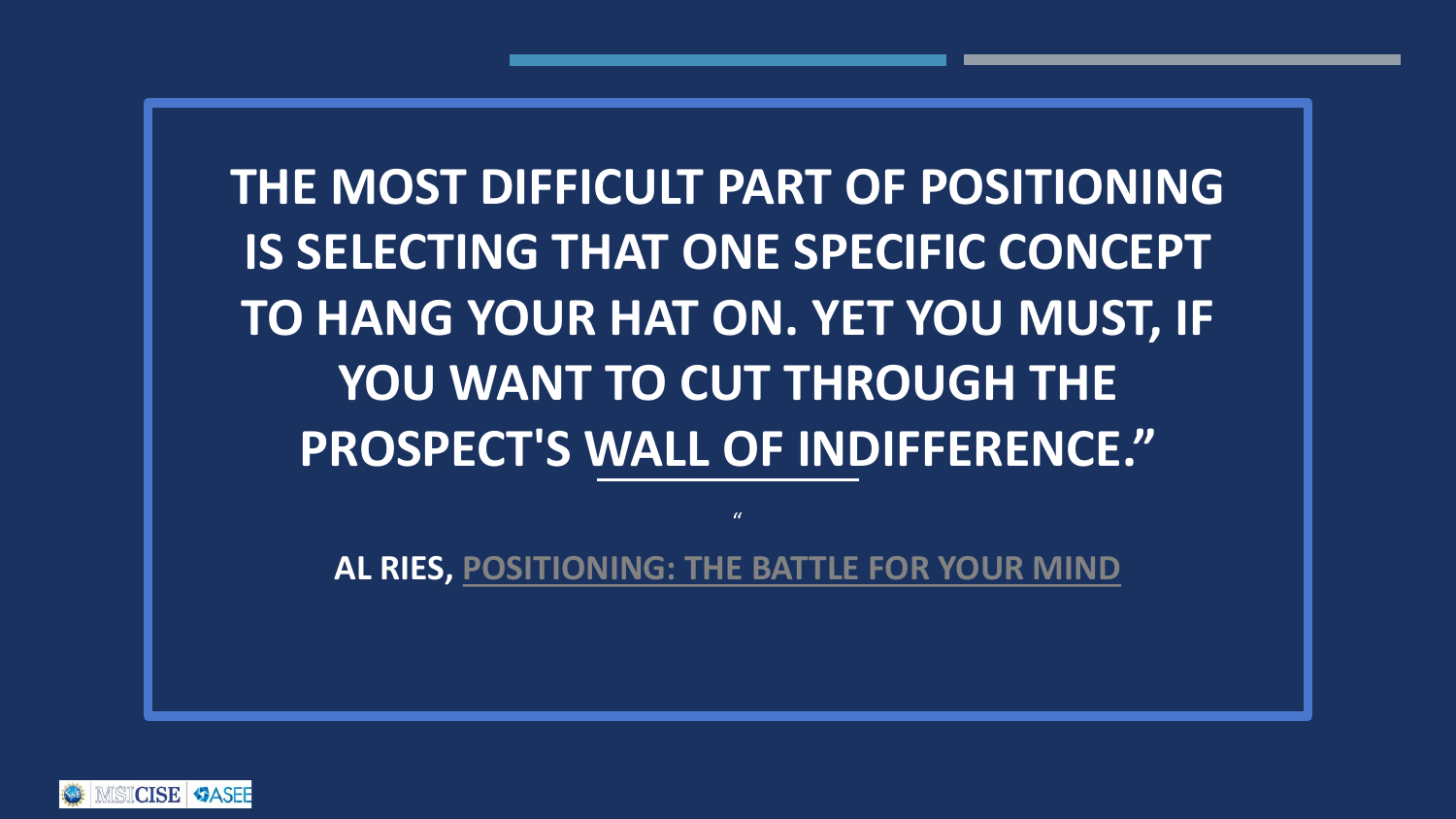### **POSITIONING THROUGH STORYTELLING**



- **Frame the context**
- Know your audience
- Structure your narrative
- **Make the impact real**

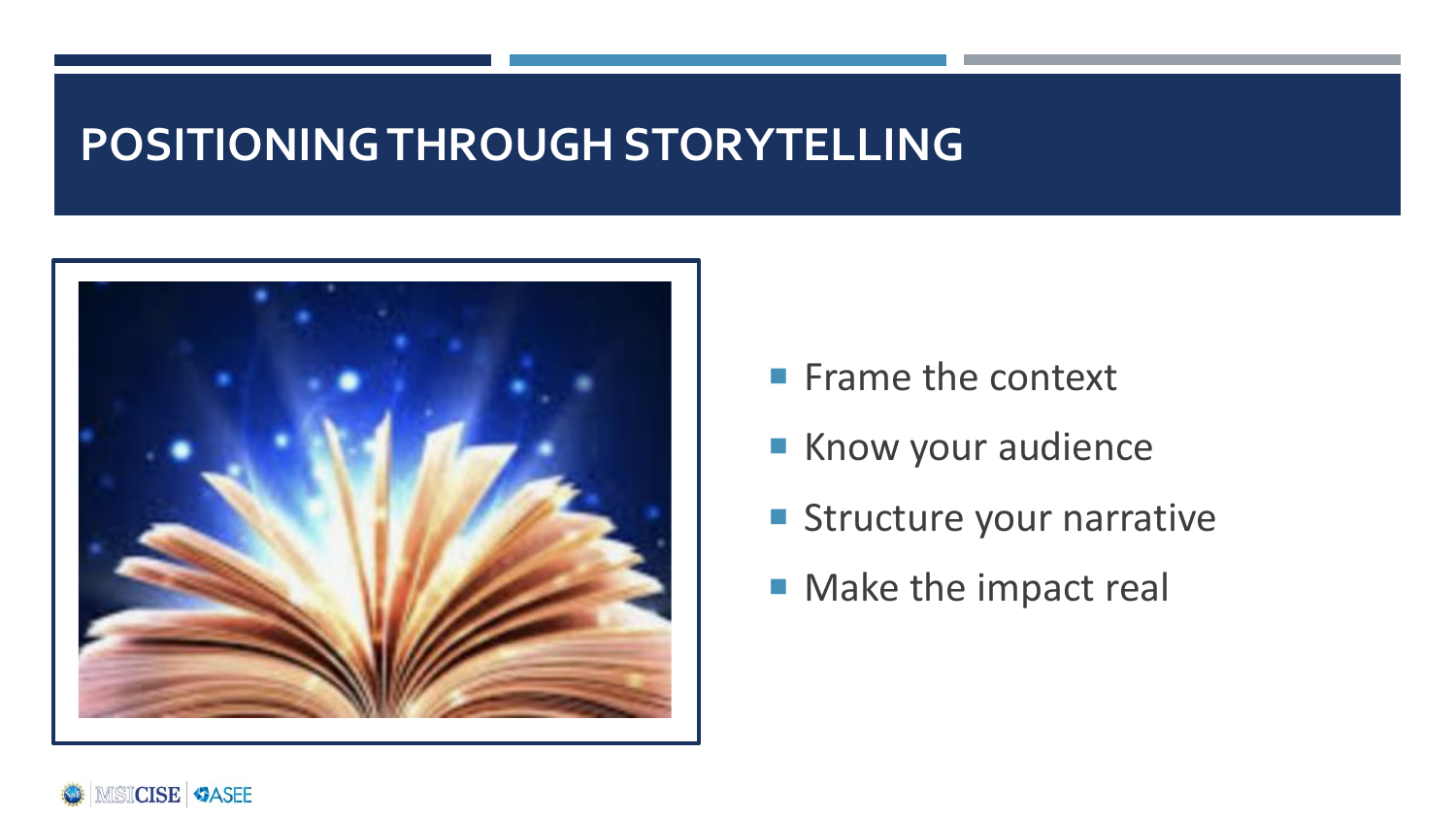#### THE NATIONAL SCIENCE FOUNDATION

#### PROPOSAL AND AWARD POLICIE AND PROCEDURES GUIDE





Effective June 1, 2020 **NSF 20-1** OMB Control Number 3145-0058

### PROJECT SUMMARY (PAPPG II-10)

Each proposal must contain a summary of the proposed project not more than one page in length. The Project Summary consists of an overview, a statement on the intellectual merit of the proposed activity, and a statement on the broader impacts of the proposed activity.

The overview includes a description of the activity that would result if the proposal were funded and a statement of objectives and methods to be employed. The statement on intellectual merit should describe the potential of the proposed activity to advance knowledge. The statement on broader impacts should describe the potential of the proposed activity to benefit society and contribute to the achievement of specific, desired societal outcomes.

The Project Summary should be informative to other persons working in the same or related fields, and, insofar as possible, understandable to a broad audience within the scientific domain. It should not be an abstract of the proposal.

The Project Summary may ONLY be uploaded as a Supplementary Document if use of special characters is necessary. Such Project Summaries must be formatted with separate headings for Overview, Intellectual Merit and Broader Impacts. Failure to include these headings will result in the proposal being returned without review.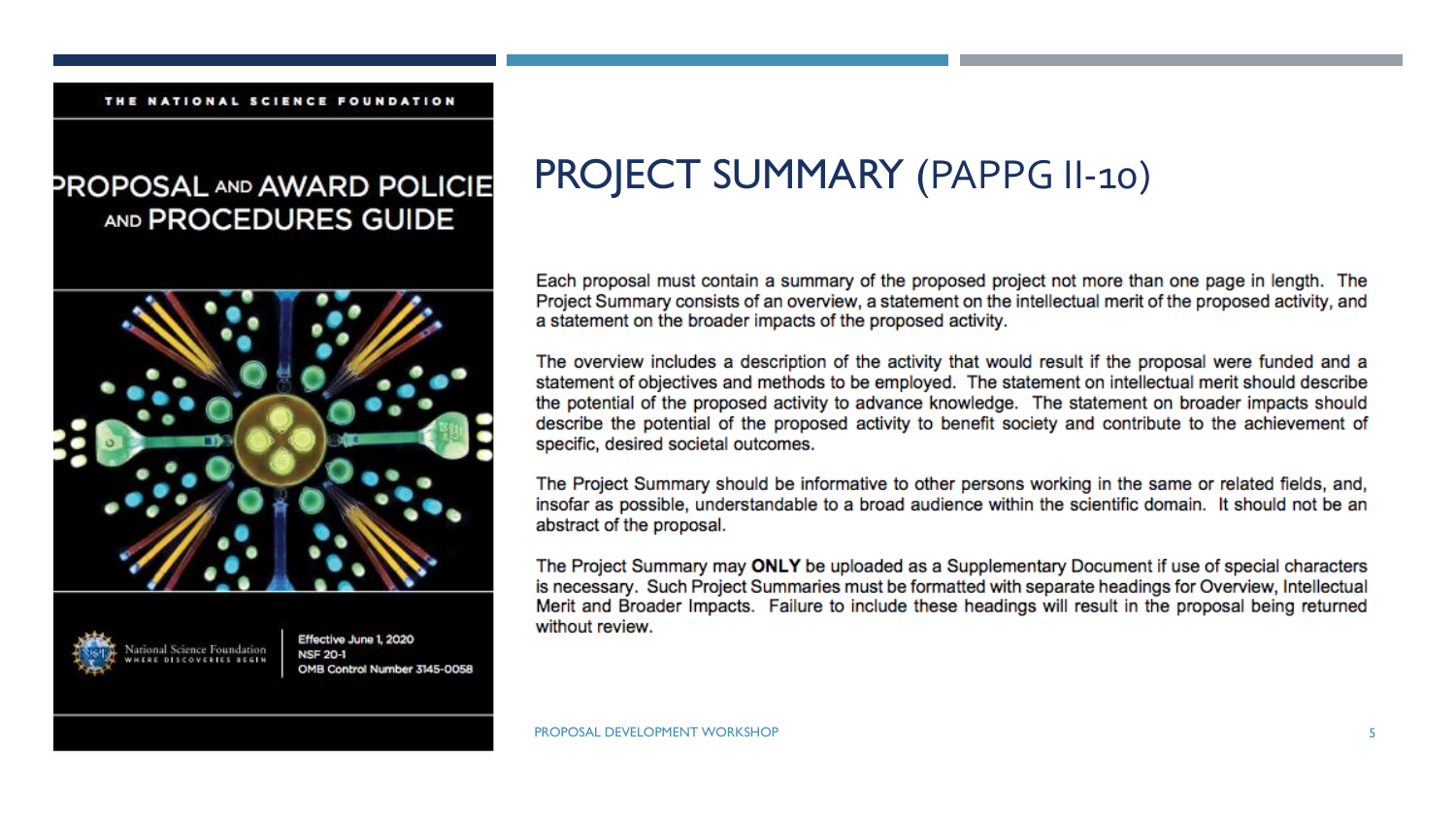### **PROJECT SUMMARY**



- ✓ *Covers no more than 1 page*
- ✓ *Includes 3 separate but interrelated sections*
- ✓ *Appeals to a general audience*
- ✓ *If funded,*  ✓ *Serves as the public description of your project*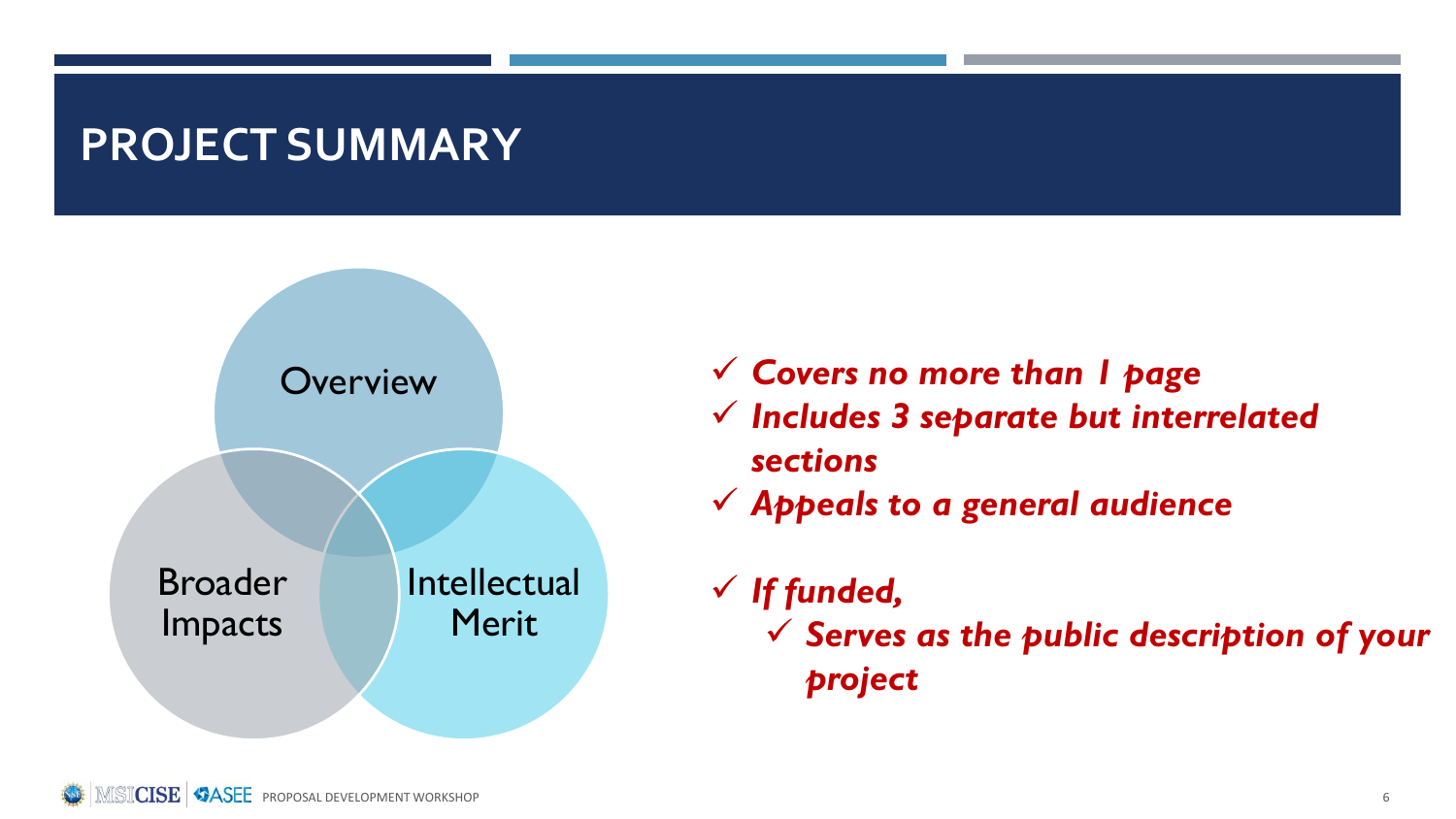### **PROJECT SUMMARY – OVERVIEW**



*"A description of the activity that would result if the proposal were funded and a statement of objectives and methods to be employed"*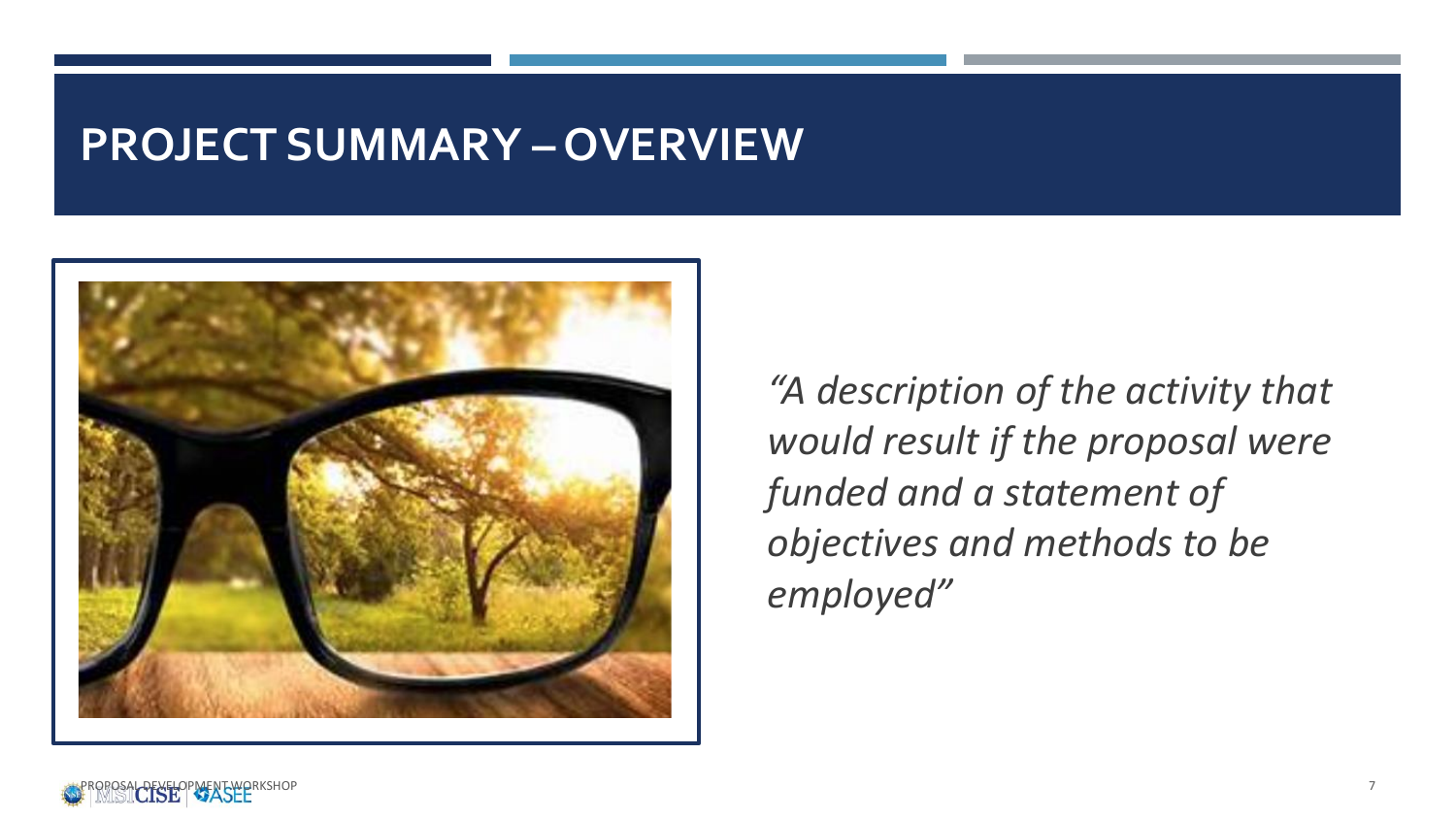### **QUESTIONS TO CONSIDER – OVERVIEW**

### Question

■ What is the project motivation?

- What are you proposing to do?
- Why is this project important?

- $\sqrt{}$  Identify the context and knowledge gaps
- $\sqrt{\frac{1}{2}}$  Explain clearly, without jargon
- $\sqrt{\ }$  State the purpose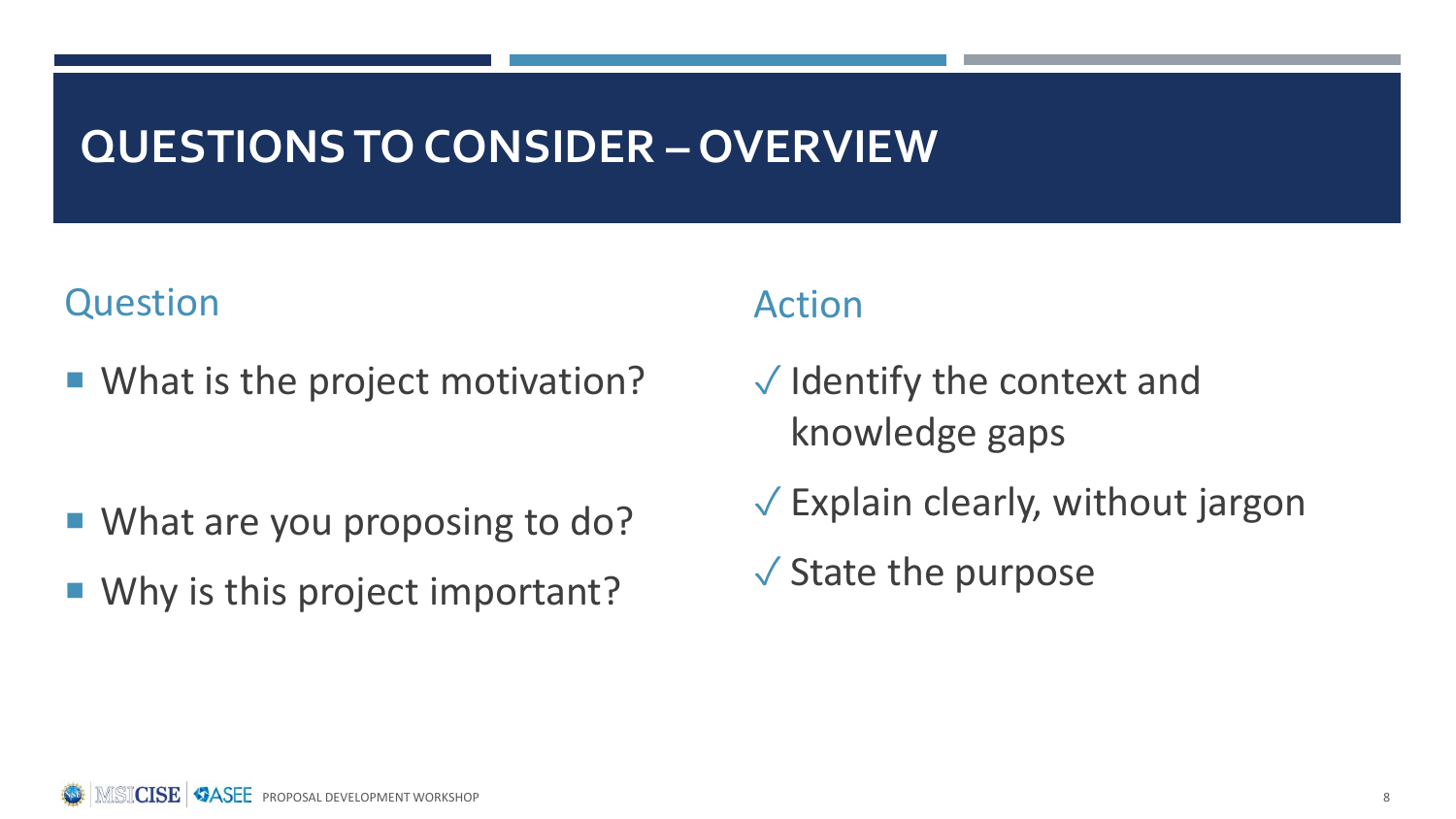### **QUESTIONS TO CONSIDER – OVERVIEW**

#### Question

- What are the project objectives?
- How will you accomplish the objectives?
- What is unique in this proposal?
- Why is this the right team?

- ✓ Include broad and specific
- ✓ Describe the research approach and methods
- $\sqrt{\frac{1}{2}}$  Explain without jargon and hyperbole
- $\sqrt{\frac{1}{2}}$  Provide an overview of the PIs, senior leaders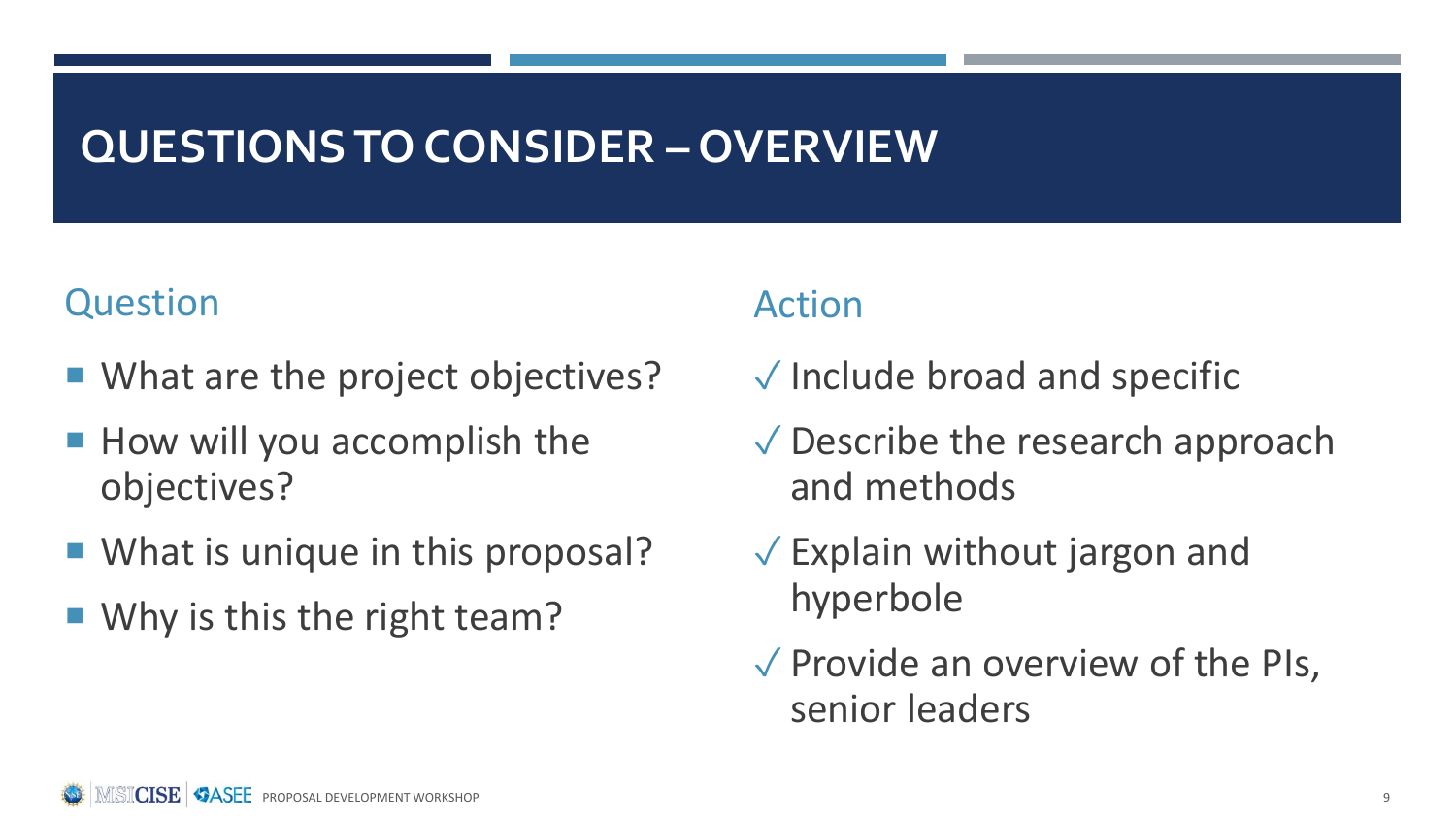### **PROJECT SUMMARY – INTELLECTUAL MERIT**



"Potential of the proposed activity to advance knowledge"

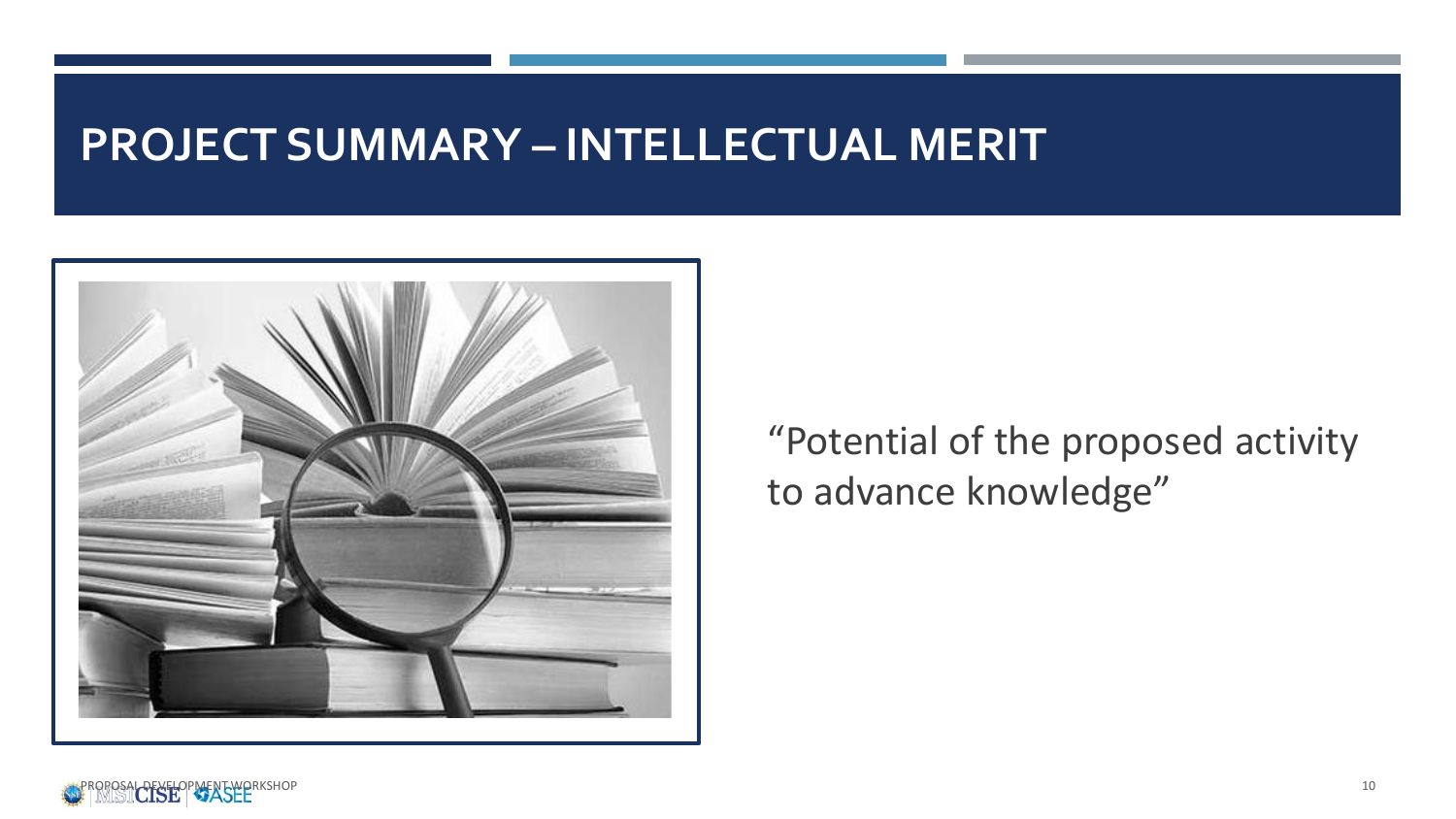## **QUESTIONS TO CONSIDER – INTELLECTUAL MERIT**

#### Question

- What are current knowledge gaps within or across fields?
- **Number 19 Where is research in the field** heading?
- What will your research contribute to the field?

- ✓ Discuss knowledge gaps
- $\sqrt{\ }$  Position your research in the growth of the field
- ✓ Describe your contribution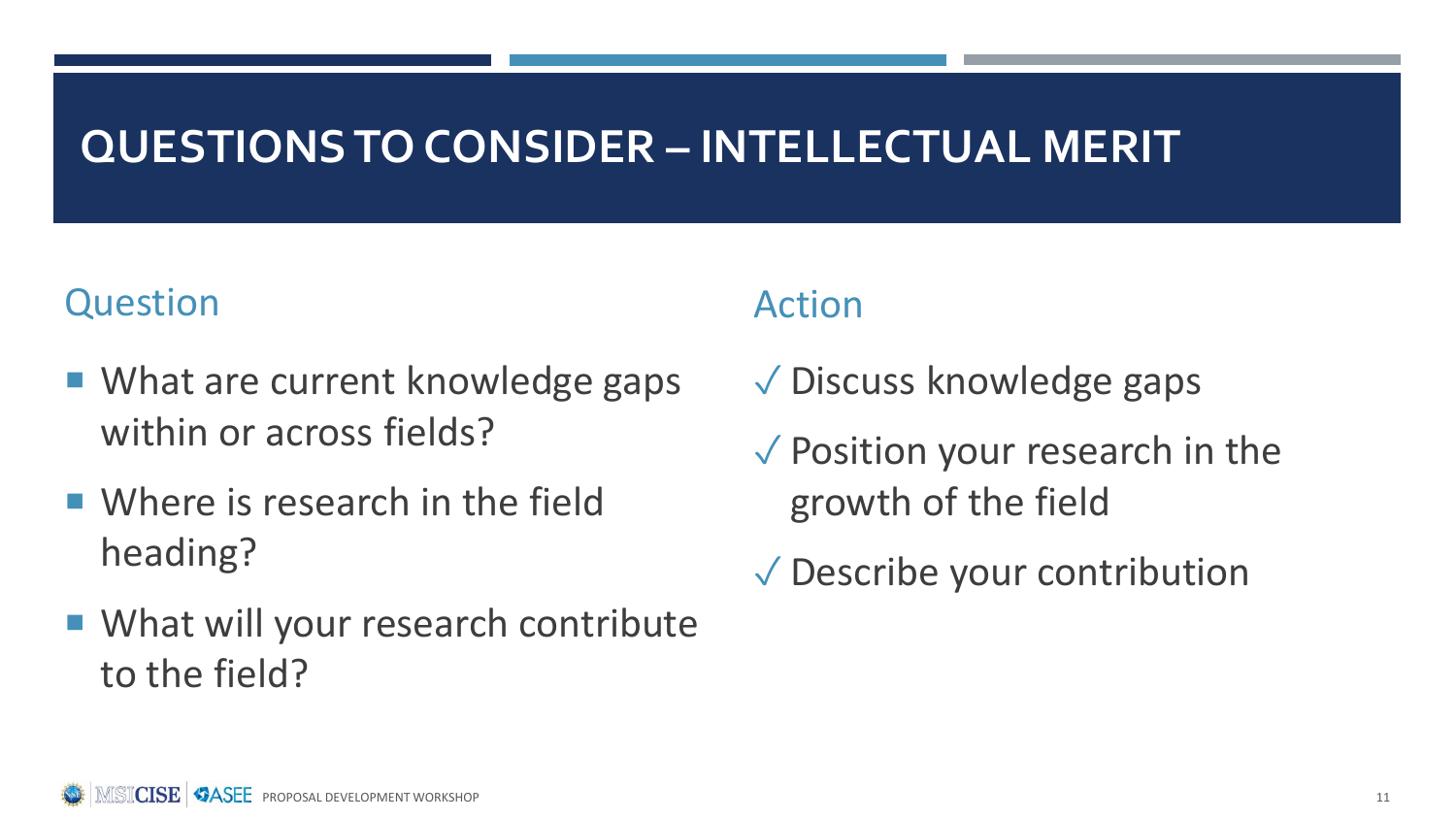## **QUESTIONS TO CONSIDER – INTELLECTUAL MERIT**

#### Question

- Why will your contribution be transformative?
- **How will your research enhance or** enable future research?
- Why is your research important?

- $\sqrt{\frac{1}{2}}$  Explain, don't state
- $\sqrt{}$  Identify how the outcomes will advance this and/or associated fields
- $\sqrt{\frac{1}{2}}$  Guide the reviewer to your impact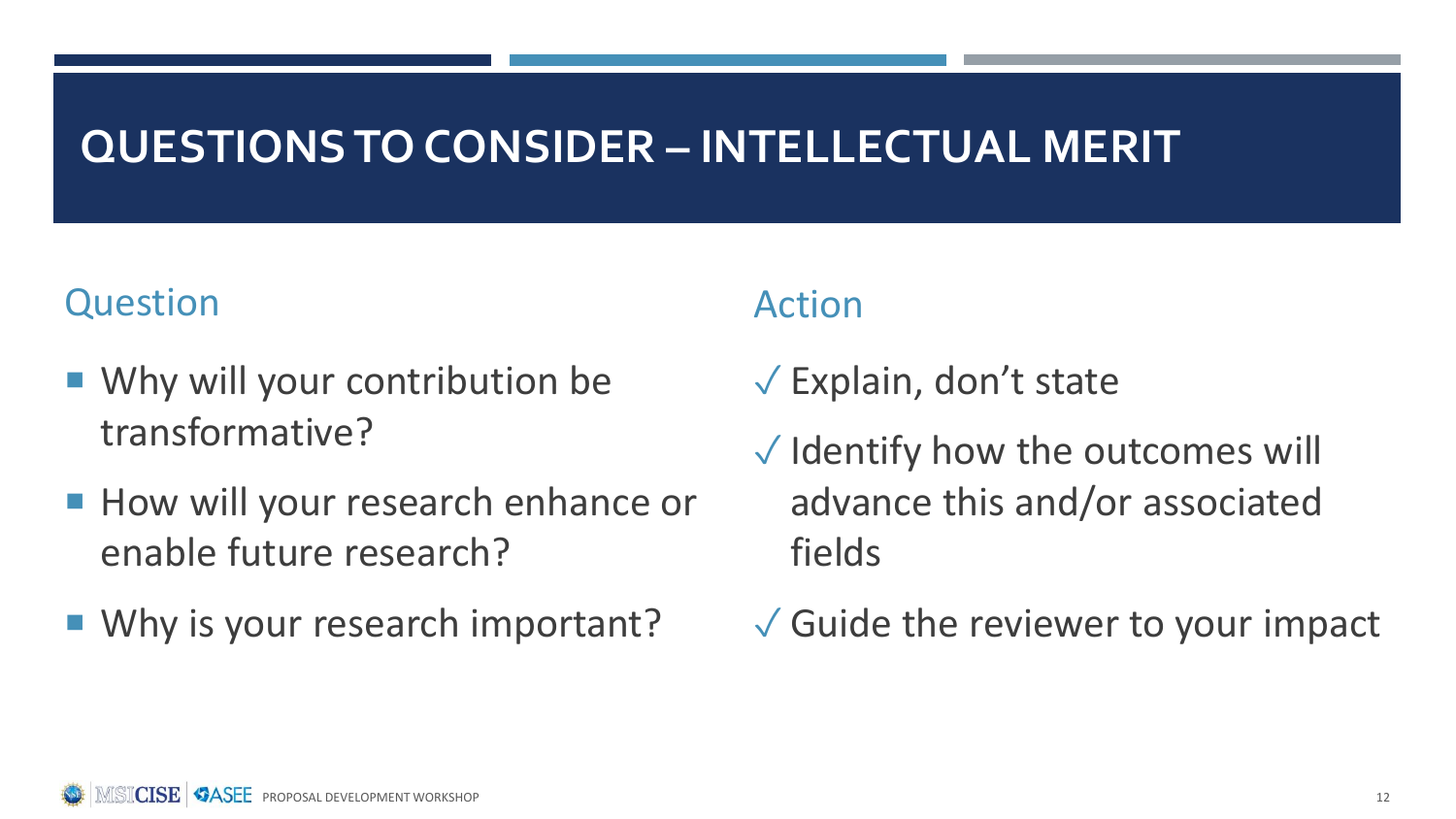### **PROJECT SUMMARY – BROADER IMPACT**



"Potential of the proposed activity to benefit society and contribute to the achievement of specific, desired societal outcomes"

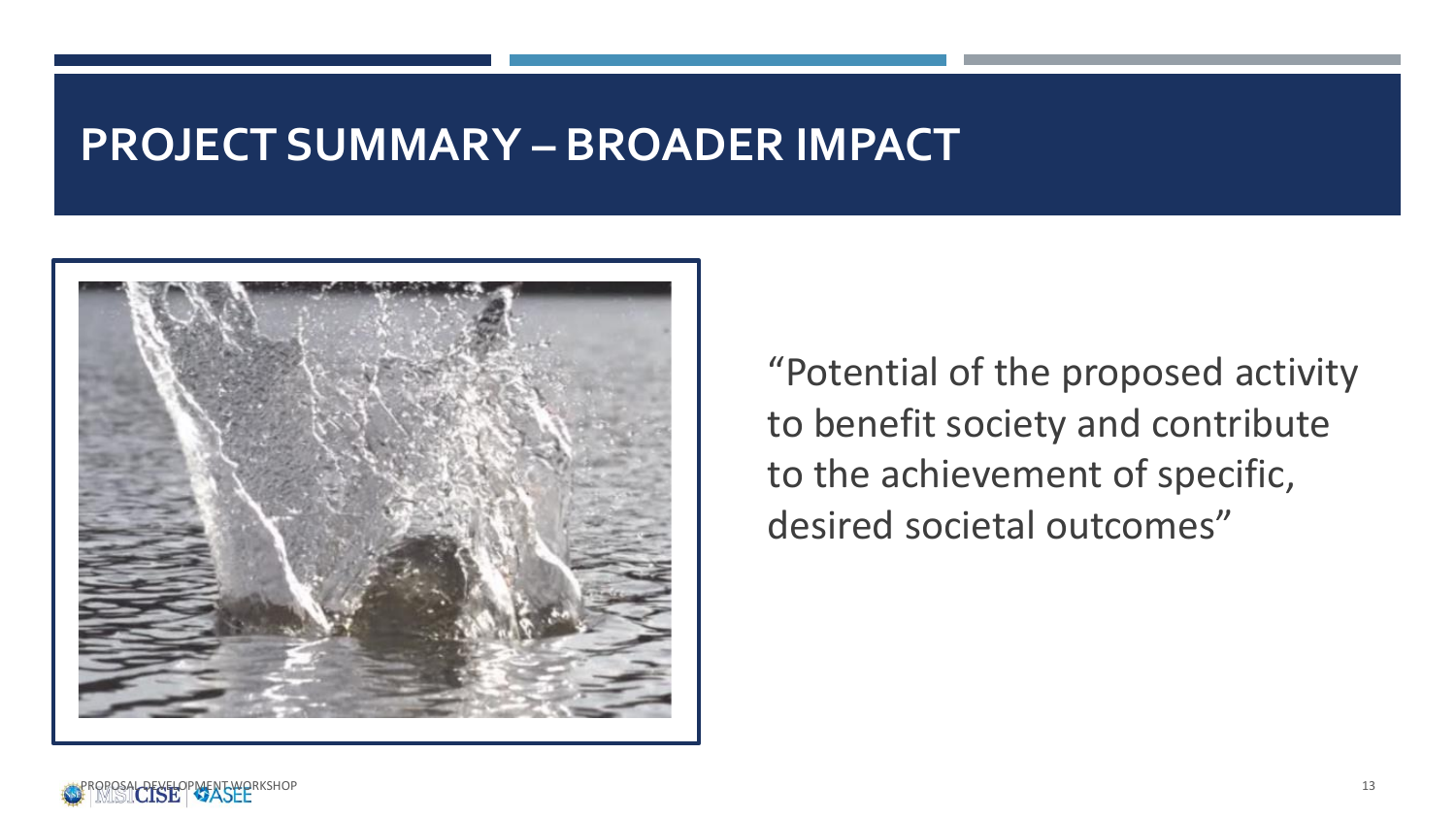## **QUESTIONS TO CONSIDER – BROADER IMPACT**

#### Question

- What are the desired project outcomes?
- Why will people outside your immediate field care about your outcomes?
- How will this project advance DEI priorities?

- ✓ Describe outcomes
- ✓ Connect outcomes with impact (change, transformation)
- $\sqrt{\ }$  Be specific when discussing potential impact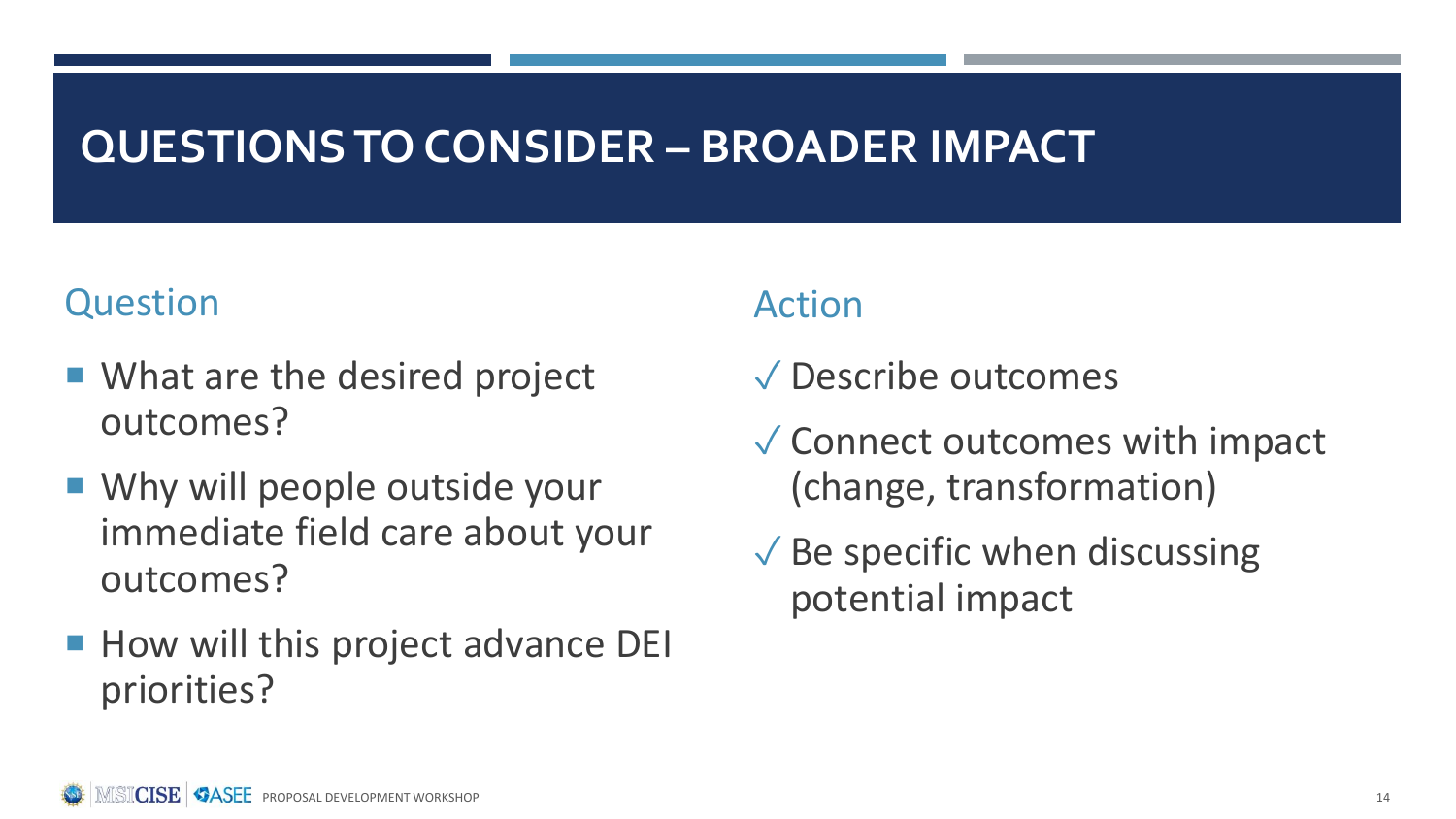### **QUESTIONS TO CONSIDER – BROADER IMPACT**

#### Question

- What are potential applications of your research?
- **How will your proposal** benefit individuals outside of your project team?

- ✓ Contextualize impact
- ✓ Describe potential value to your organization, community, society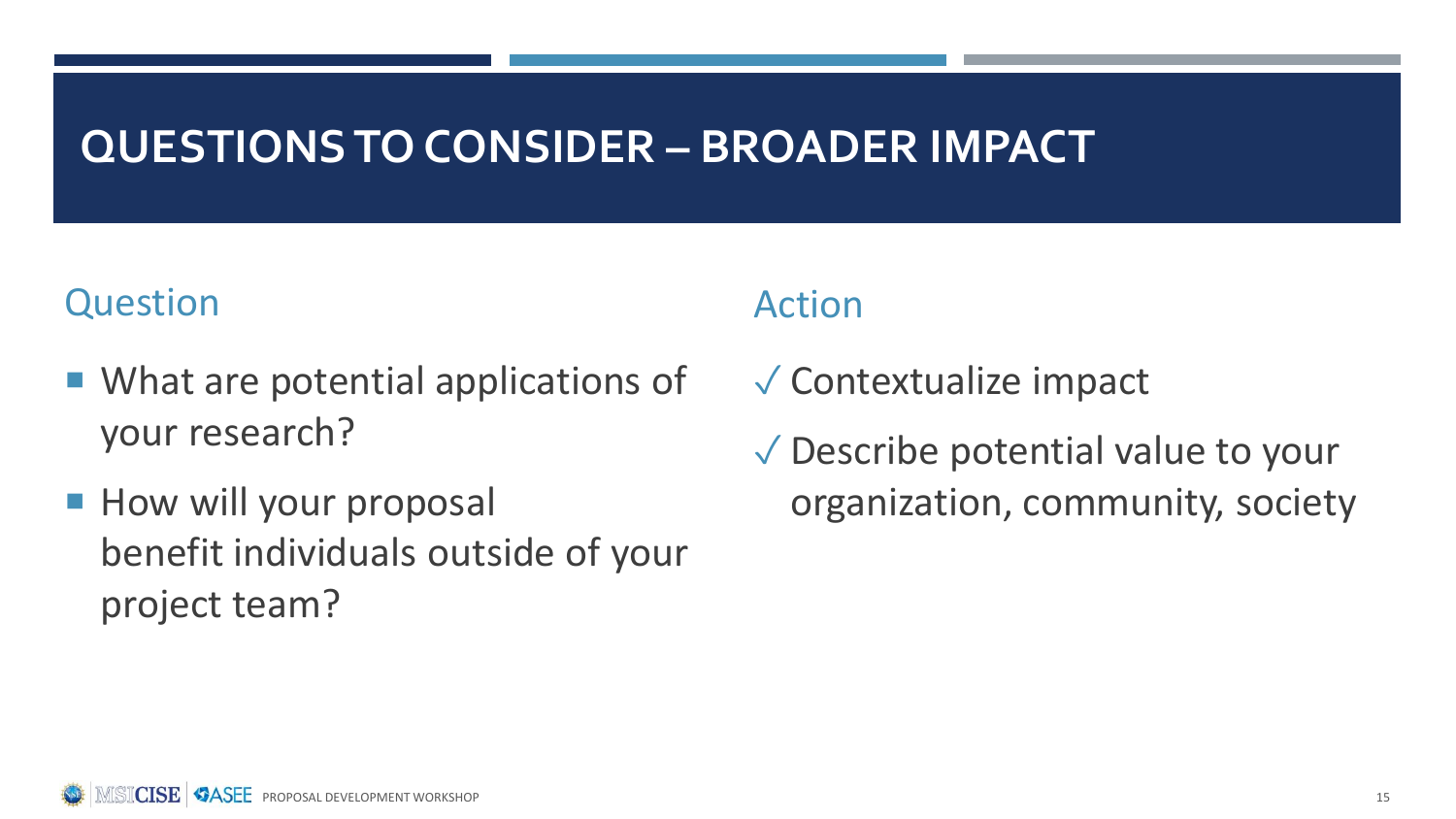### **ADDITIONAL CRITERIA TO CONSIDER**

- What is the potential for the proposed project to:
	- Advance knowledge within its own field or across different fields (Intellectual Merit);
	- Benefit society or advance desired societal outcomes (Broader Impacts)?
- To what extent do the proposed activities suggest and explore creative, original, or potentially transformative concepts?
- Is the approach reasonable, well-organized, and based on a sound rationale?
- How well qualified is the individual, team, or organization to conduct the proposed activities?
- Are there adequate resources available to the PI (either at the home organization or through collaborations) to carry out the proposed activities?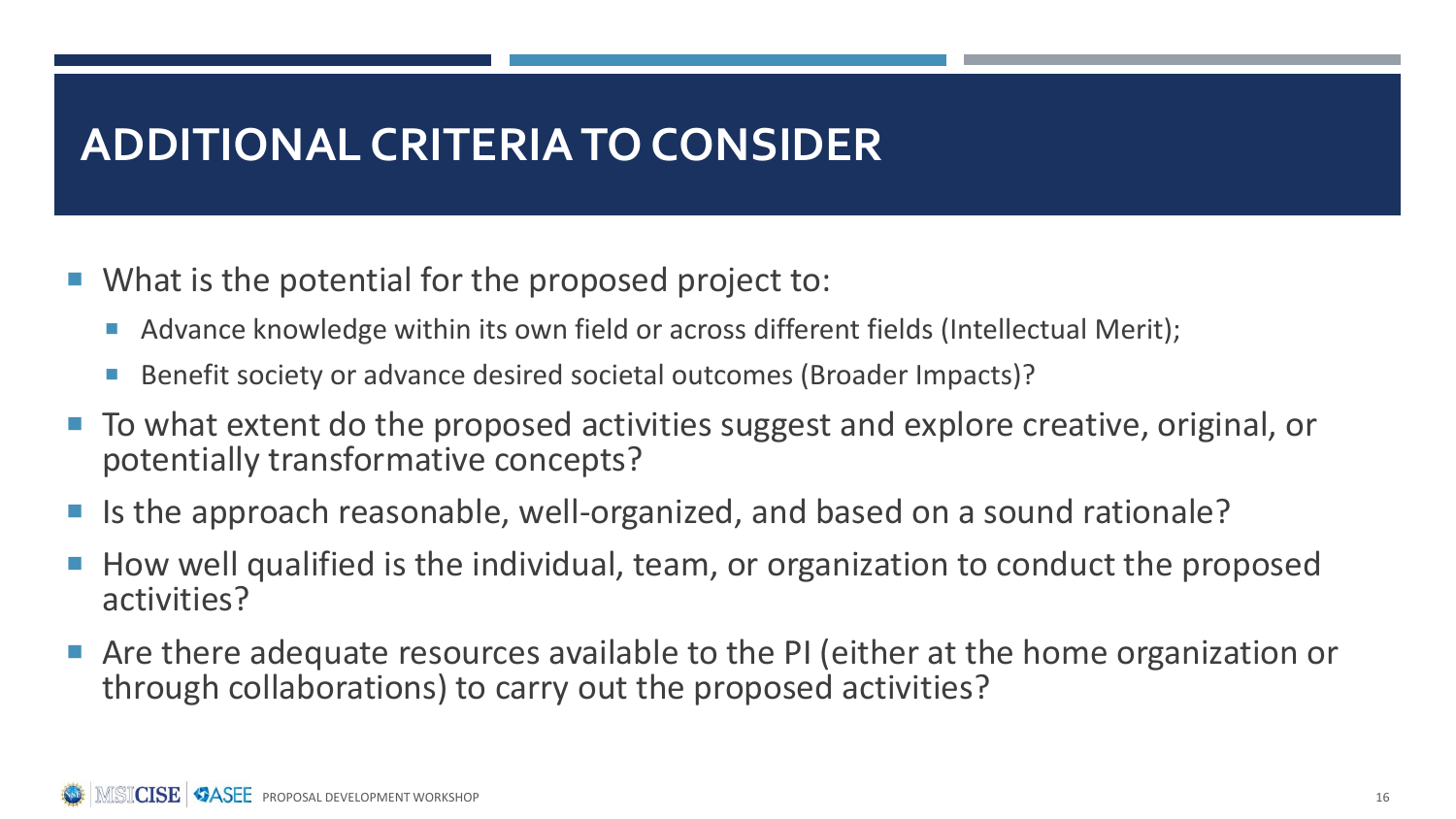**BREAKING THROUGH THE WALL OF INDIFFERENCE IN 4,600 WORDS**

- **Ifferate** start with your summary, then return to it after you have drafted each section of your project description
- **Share** include external readers in your development process. Remember that the summary should be accessible by a lay audience
- **Show** don't say your project is transformative, demonstrate how it will move the field
- **Remember** first impressions are lasting impressions. You can't win an award with the summary, but you can lose it!